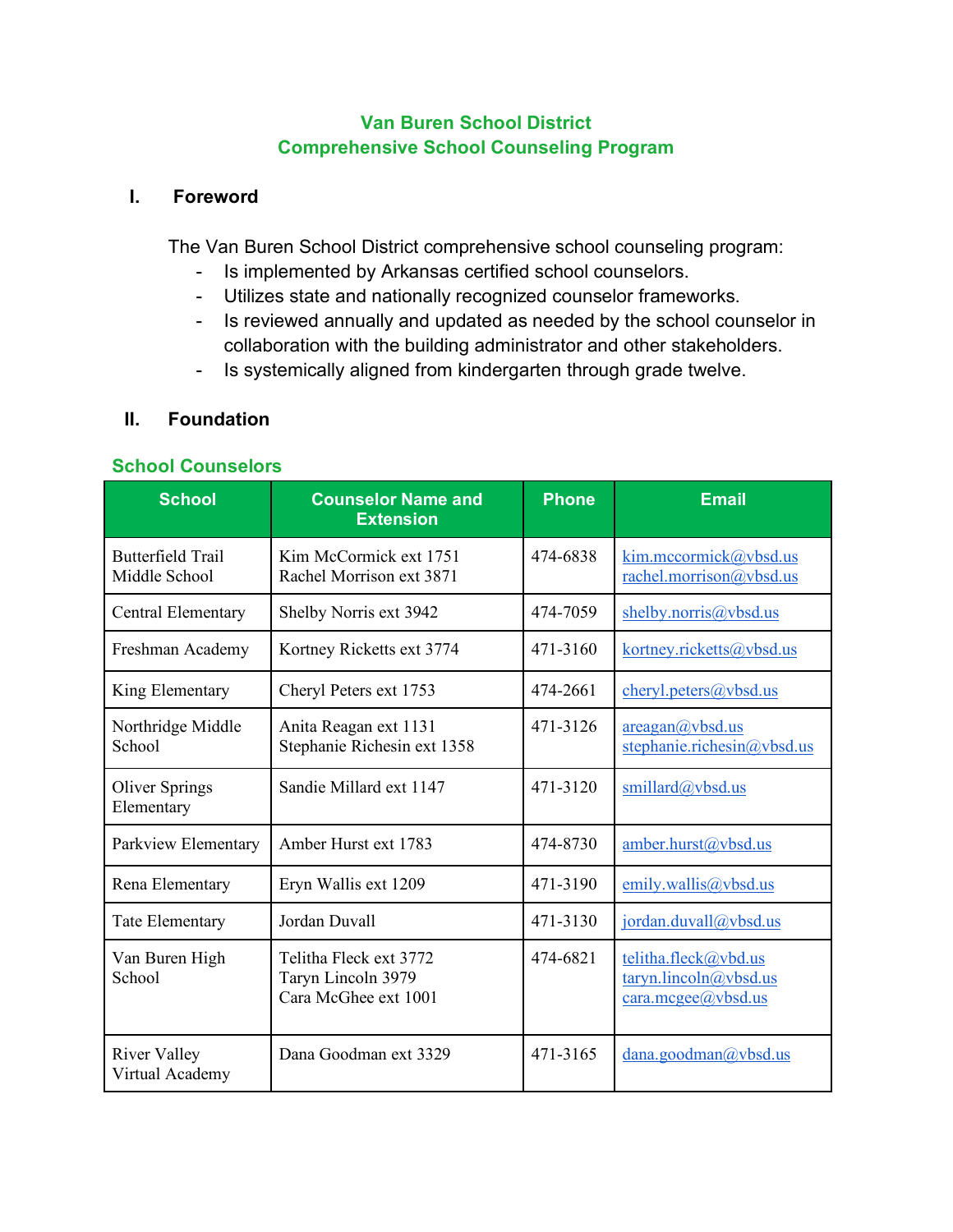#### **Beliefs -**

- All students have access to high quality school counseling services.
- All students have a right to a safe and supportive learning environment.
- Every student is valuable and treated with dignity and respect.
- Student achievement is improved through the comprehensive school counseling program.
- Learning is a life-long process involving the development of academic, career, and social/emotional skills based on the needs of the whole child.
- Student success requires a partnership between school, family, students and community.
- The American School Counselor Association ethical standards guide the work of the school counseling program and school counselors.

## **Vision Statement -**

The Van Buren School District counselors ensure every student will acquire the academic, career and social/emotional skills needed to reach their fullest educational potential. Our goal is for students to successfully manage their lives as healthy, responsible, competent and productive citizens who respect themselves and others.

## **Mission Statement -**

Van Buren School Counselors provide equitable access to comprehensive counseling services for all students. The Van Buren Counseling program serves the whole child by equipping all students with a healthy, safe, engaging, supportive and challenging environment. This environment will foster the skills needed to become successful, well rounded citizens prepared to reach their full potential as lifelong learners.

## **Program Goals**

The Van Buren School District will guide students in academic pursuits, career planning, and social and emotional learning using the SMART format. Each school will focus on specific goals based on student needs through a multilevel data review which include data analysis, use of time reviews, program results, and communication and contact with administrators, parents, students, and stakeholders.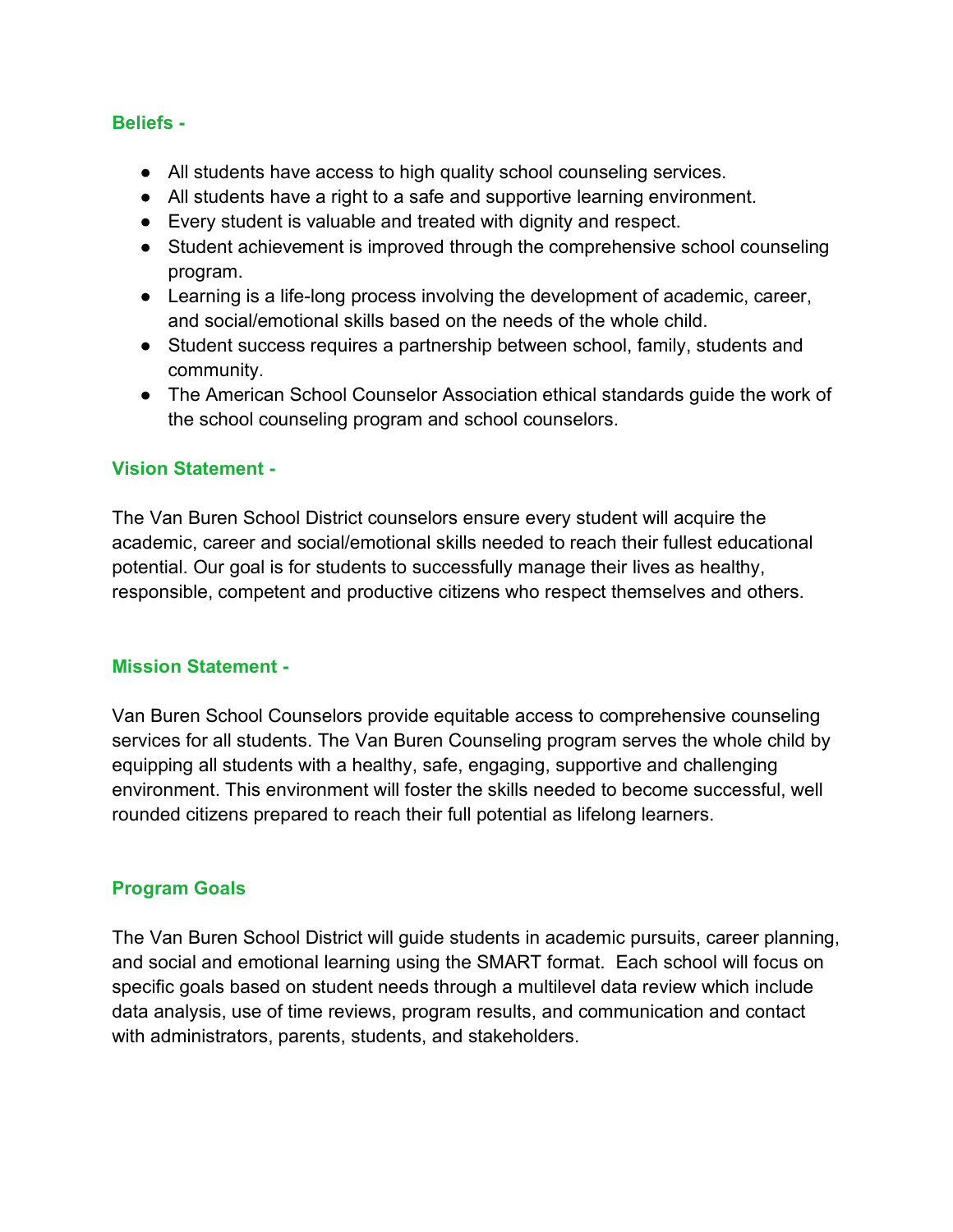## **Van Buren School District Program Goal**

Bullying reports have increased district wide impacting the safe environment desired for all students.

To determine the increase or decline in the number of bullying reports, the district will use the following measures

- eSchool bullying documentation
- reported bullying incident
- student survey data
- number of reports to the anonymous tip line

Our goal is to decrease the percentage of bullying incidents by **1%** during the 2020- 2021 school year**.**

# **Action Steps**

- Continuation of bullying lessons which are consistent across the district
- Student Resource Officer lessons pertaining to bullying
- Anti-bullying guest speaker at each grade level
- Consistent building-level consequences to bullying
- Parent newsletters and social media bullying awareness posts
- Individual and small group counseling
- Administrator/Counselor follow-up discussions to identify repetitive behaviors

# **Strengths**

- Currently each building now has a full-time School Resource Officer
- Anonymous tip resource available to parents and students
- Educational resources that highlight bullying resources
- Positive referrals for kindness

# **Barriers to Success**

- Communication
- Lack of understanding of what constitutes bullying
- Stakeholder awareness and partnership

## **Outcomes**

- Review bullying data in eSchool
- Review reported bullying incidents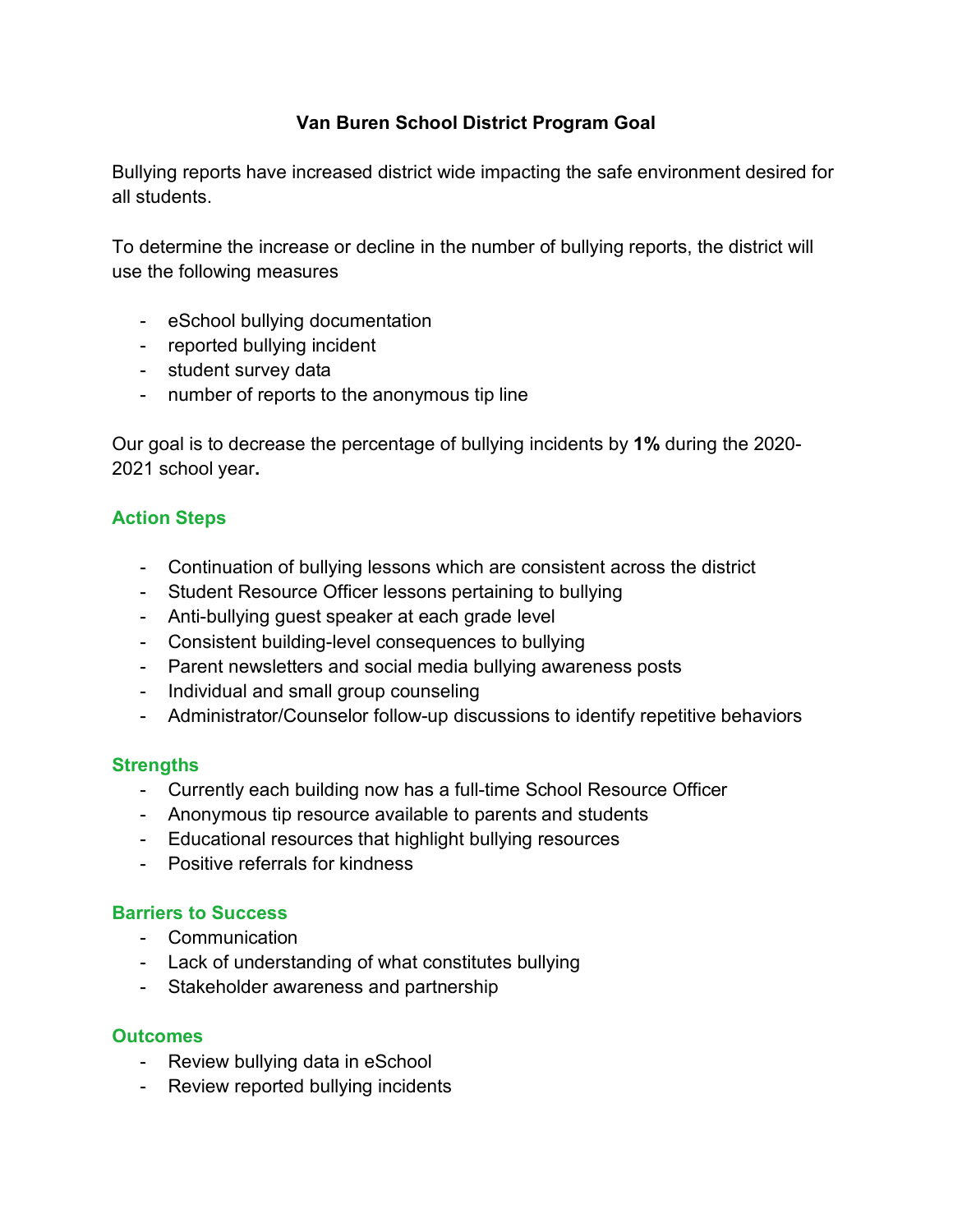- Reflect on the results of the data
- Determine next steps

## **Time Table**

Bullying data will be reviewed at the end of each semester by the district's Bullying Prevention Committee, and school counselors will meet quarterly with site principals to review each school's data and implementation of action steps.

#### **III. Management**

VBSD will utilize assessments and other data to develop, implement, and evaluate the comprehensive school counseling program which include: (refer to the Arkansas School Counselor Toolkit)

## **A. School Counseling Self-Assessment and Program Assessment**

- The school counselor provides direct and indirect services to students 90% of the time during student contact days.
- The school counselor completes administrative activities no more than 10% of the time during student contact days.

## **B. Annual Administrative Conference**

# **C. Advisory Council**

Review program goals, results, make recommendations, and advocate for the school counseling program.

## **D. Calendars**

- Annual calendars are developed, implemented, and shared with stakeholders.

## **E. Data Use in School Counseling**

- To develop the academic, career and social/emotional needs.
- Evaluated on an individual or small group of students.
- Evaluate the results of the school counseling program.

## **F. Follow the ASCA School Counselor Professional Competencies and Ethical Standards**

#### **IV. Delivery**

VBSD is focused on the process and method of delivering the comprehensive school counseling program to students.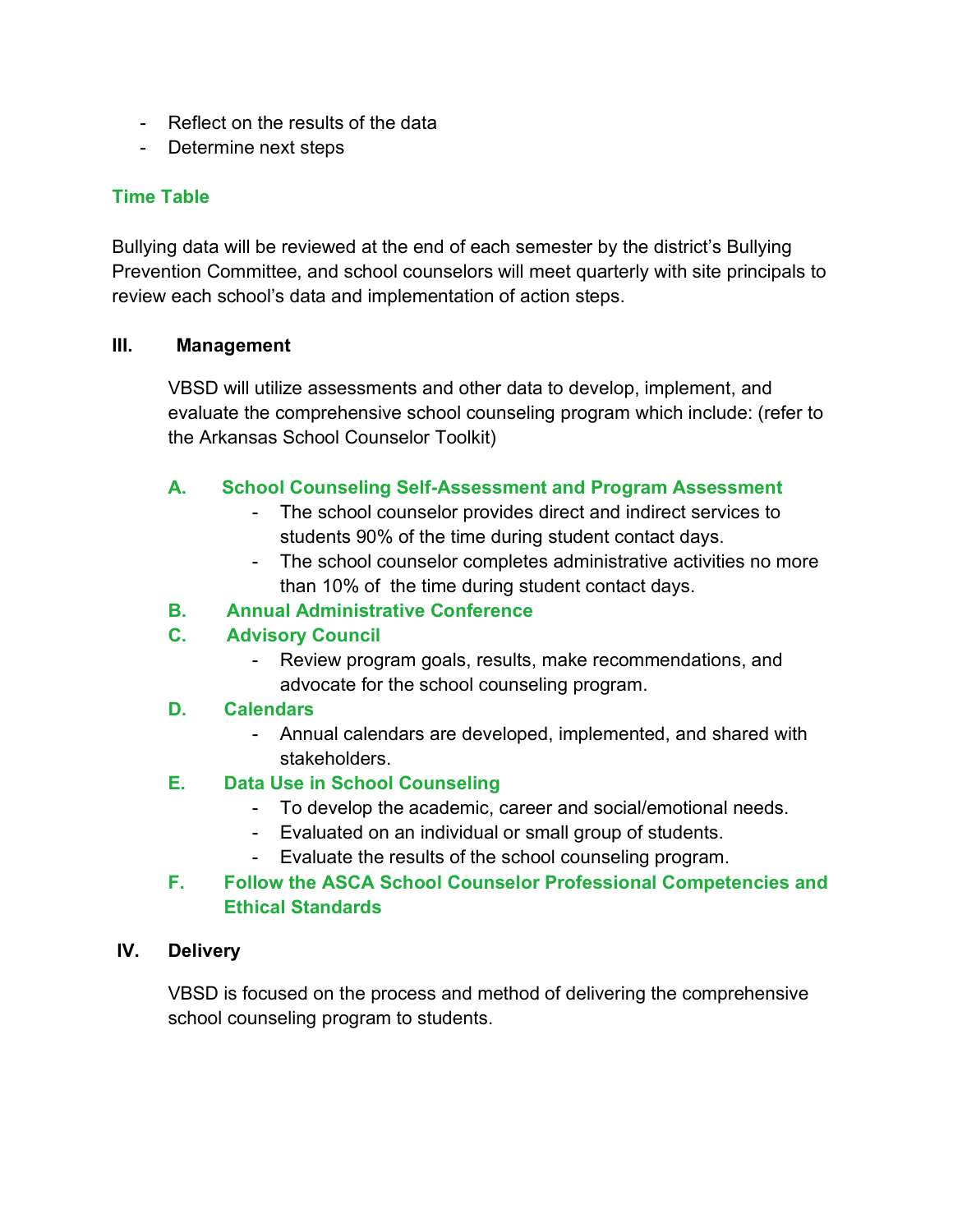# **A. Direct Services**

- Classroom lesson topics lessons are no longer than 40 minutes and no more than 3 per day and 10 per week.
- Individual and Group counseling
- Classroom curriculum
- Orientation/transition programs
- Academic advisement to help students establish goals
- Interpretation of assessments
- Support students in the understanding of classroom performance and success in school
- Essential skills from G.U.I.D.E. for Life
- Bullying prevention
- Suicide prevention
- Career planning
- Guidance on accelerated learning opportunities, academic deficits, and accessibility to resources
- Provide student surveys, inventories and data to support students engage in rigorous coursework
- Encourage parents to be involved

# **B. Indirect Services**

- Consultations on behalf of the student, interactions with parents, staff, and community agencies concerning a student's discipline/behavior, academics, or attendance
- Referrals to support services in the school or district with community agencies
- Serve as a contributing member of decision-making teams

# **V. Assess/Accountability**

VBSD school counseling program will evaluate its effectiveness by analyzing data that has been collected and making program decisions based on the results.

# **A. Accountability Tools**

- Use-of-time calculator
- School data report card
- Feedback from provision of curriculum or programs (participation, Mindsets and Behavior, and outcome results)
- Feedback from small groups such as surveys, participation data, Mindsets and Behaviors acquisition, and student outcomes